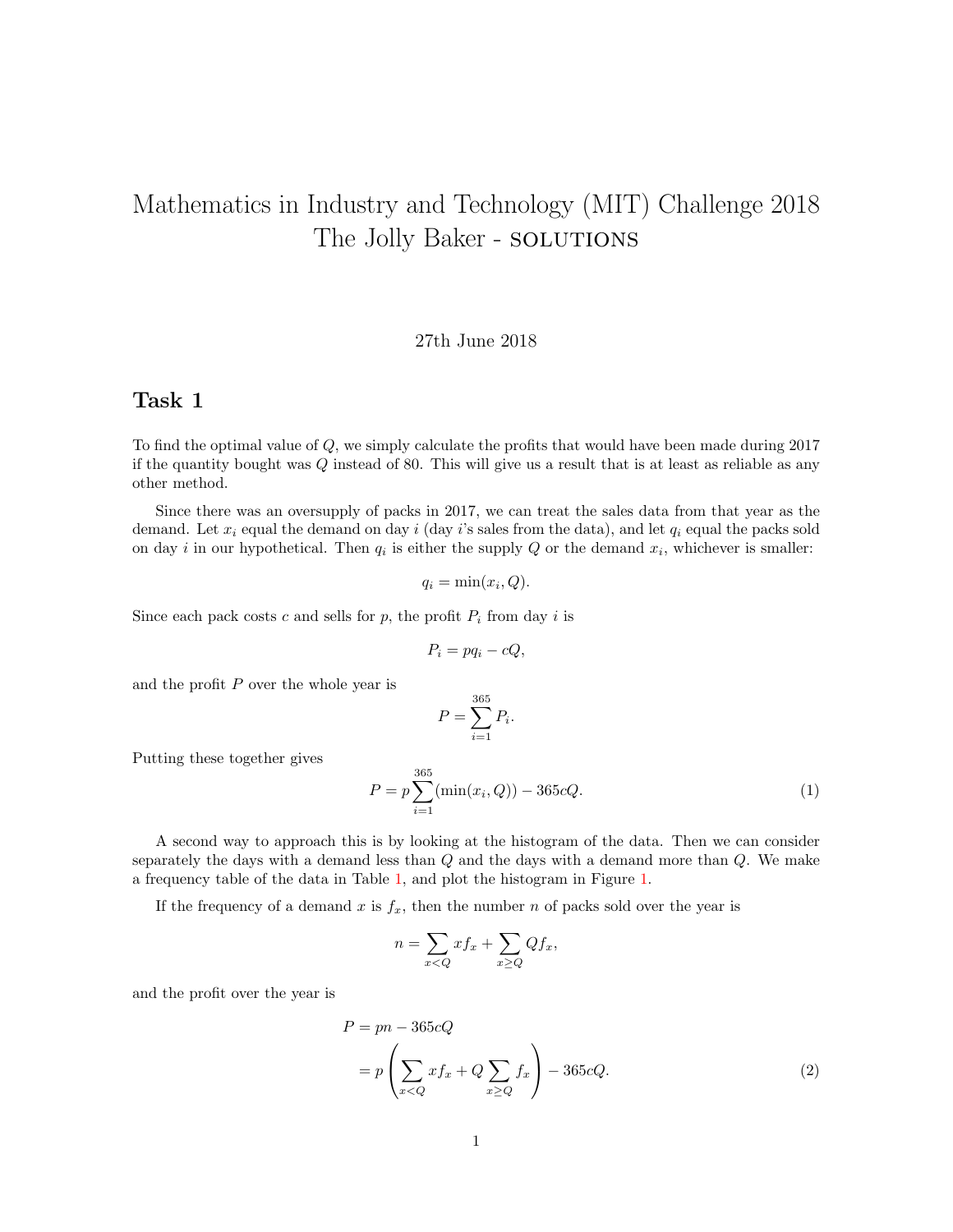<span id="page-1-0"></span>

| Demand | Frequency      | Demand | Frequency        |
|--------|----------------|--------|------------------|
| 43     | 0              | 62     | 11               |
| 44     | $\mathbf{1}$   | 63     | 33               |
| 45     | 1              | 64     | 20               |
| 46     | 1              | 65     | 16               |
| 47     | 3              | 66     | 16               |
| 48     | 3              | 67     | 13               |
| 49     | $\overline{5}$ | 68     | 11               |
| 50     | 3              | 69     | 3                |
| 51     | 6              | 70     | 8                |
| 52     | 6              | 71     | $\mathbf 1$      |
| 53     | 9              | 72     | 3                |
| 54     | 13             | 73     | $\overline{2}$   |
| 55     | 17             | 74     | 1                |
| 56     | 22             | 75     | 0                |
| 57     | 20             | 76     | 0                |
| 58     | 30             | 77     | $\theta$         |
| 59     | 34             | 78     | $\theta$         |
| 60     | 30             | 79     | 1                |
| 61     | 22             | 80     | $\boldsymbol{0}$ |

Table 1: Demand frequency over 2017

<span id="page-1-1"></span>

Figure 1: Histogram of demand frequency over 2017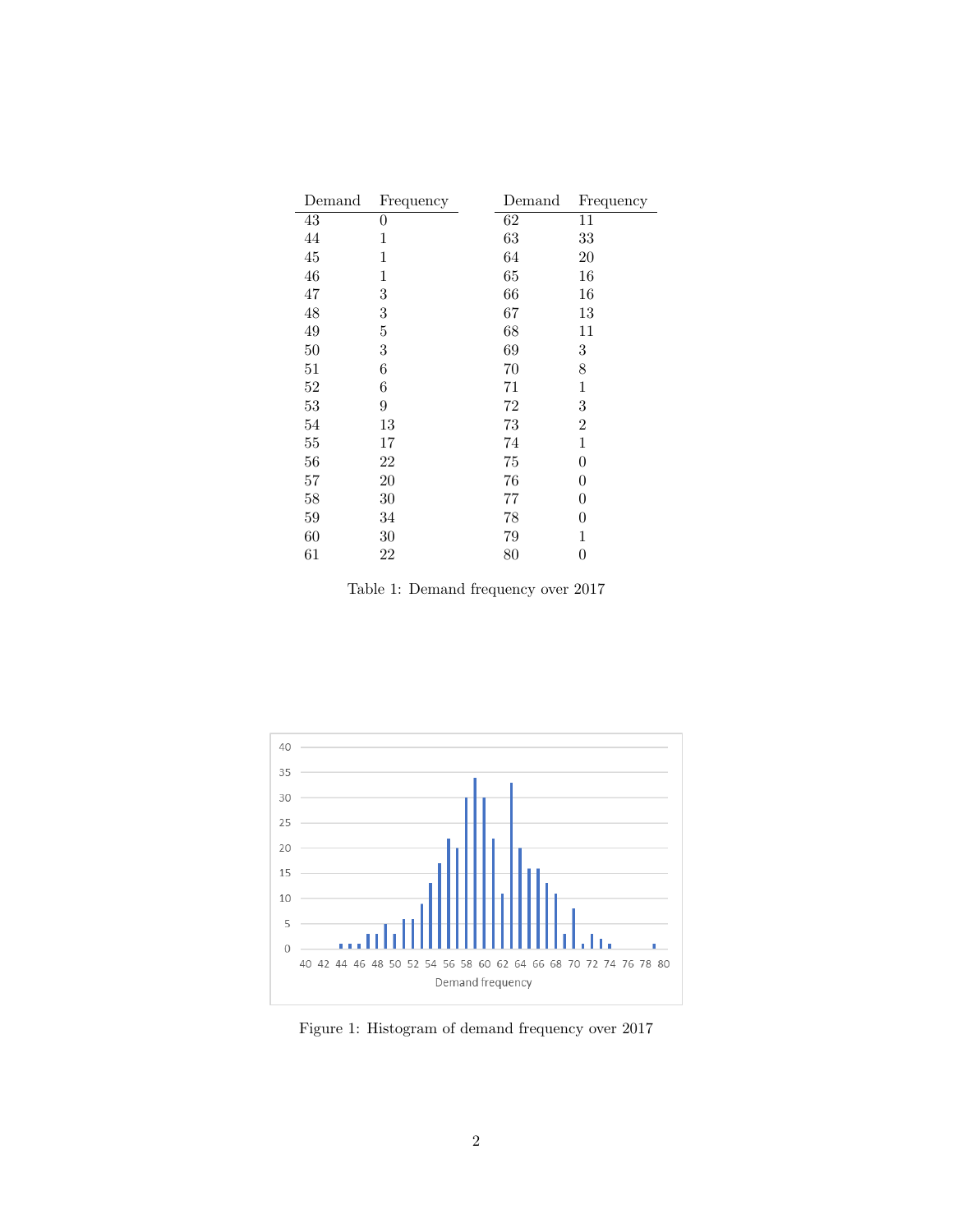This is the same result as [\(1\)](#page-0-0) but leads to neater code.

Then we simply calculate  $P$  for different values of  $Q$  and choose the one that maximises  $P$ . It is clear that the optimal value of Q will lie between the smallest demand and the highest demand, so we only have to calculate the profits for the range  $Q \in [\min(x_i), \max(x_i)]$ . We give a subset of the values in Table [2.](#page-2-0)

<span id="page-2-0"></span>Given the data we have, the maximum profit is \$69 827, acheived when  $Q = 61$ .

| 55 | 67097 |
|----|-------|
| 56 | 67930 |
| 57 | 68631 |
| 58 | 69212 |
| 59 | 69613 |
| 60 | 69810 |
| 61 | 69827 |
| 62 | 69712 |
| 63 | 69531 |
| 64 | 69152 |
|    |       |

Table 2: Profit  $P$  given quantity  $Q$  bought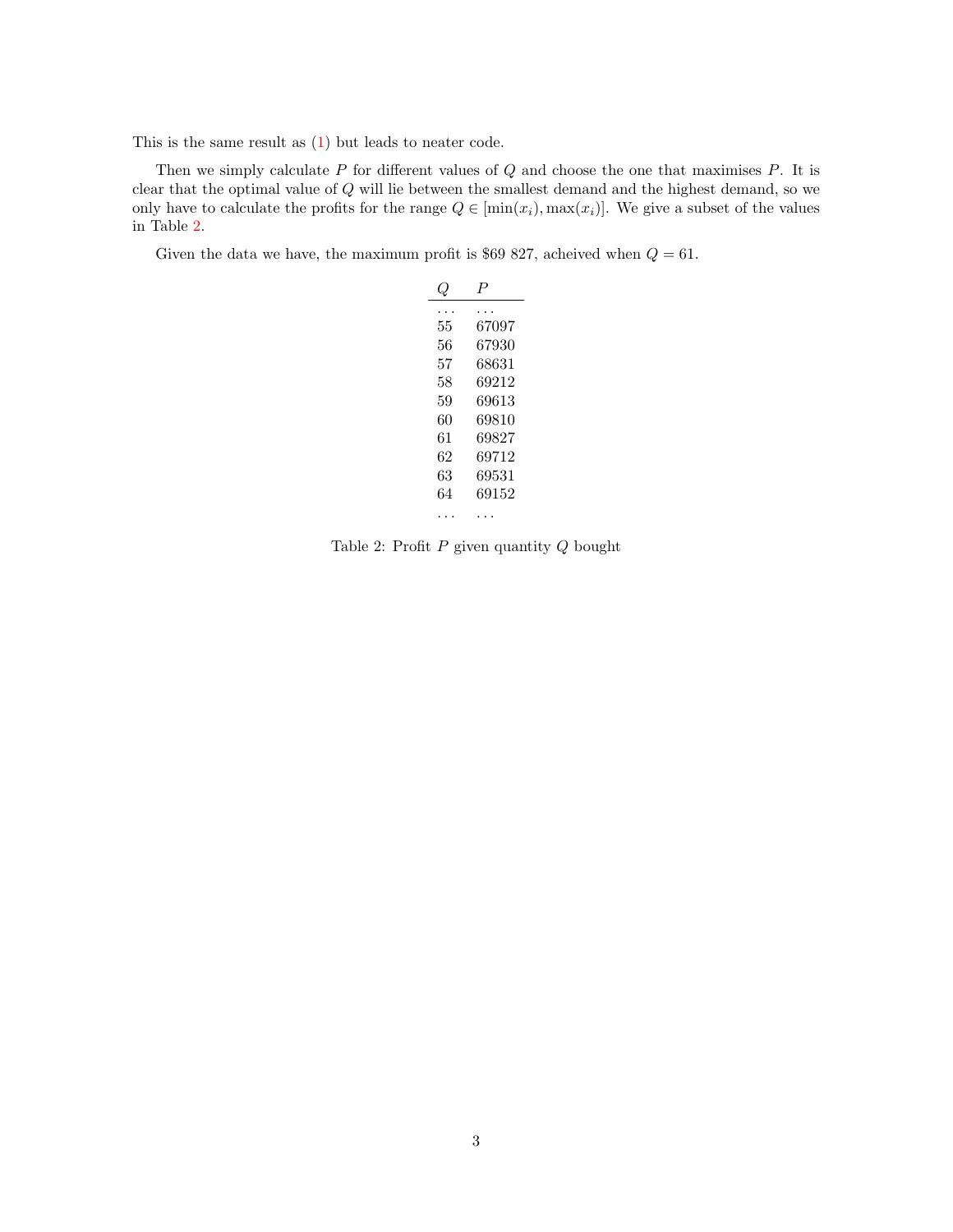### Task 2a

Using  $\bar{x}(p)$  to indicate the mean demand in a year where the price of a pack is p, we have

$$
\bar{x}(5.8) = 64, \n\bar{x}(6) = 60.044,
$$

where to get  $\bar{x}(6)$  we calculated the mean of the sales data from 2017.

To forecast the demand when  $p = 6.2$ , we are required to make a choice in extrapolating the data. As an approximation we assume that there is a linear relationship between the price and the mean demand, and using the above two values of  $\bar{x}(p)$  we get

$$
\bar{x}(p) = 178.724 - 19.780p,
$$

which gives  $\bar{x}(6.2) = 56.088$ .

However we also need to make a choice about how the demand is distributed. There are two simple options, both of which involve manufacturing a new data set from the 2017 data set:

1. For each data point  $x_i$  in the year 2017, make a new data point  $y_i$  equal to

$$
y_i = x_i \frac{\bar{x}(p)}{\bar{x}(6)}.
$$

2. For each data point  $x_i$  in the year 2017, make a new data point  $y_i$  equal to

$$
y_i = x_i - \bar{x}(6) + \bar{x}(p).
$$

<span id="page-3-0"></span>In both scenarios (by design), the mean of the  $y_i$  will be  $\bar{x}(p)$  (since the mean of the  $x_i$  is  $\bar{x}(6)$ ). Scenario 1 amounts to scaling the data according to the new mean, while scenario 2 amounts to shifting the data according to the new mean. This means that as the price goes up (pushing average demand down), there will be a wider range of demand in the shifted data scenario than in the scaled data scenario. Figure [2](#page-3-0) shows the histogram of the 2018 forecast in both scenarios.



Figure 2: Histogram of forecasted demand frequency for 2018. Both shifted and scaled data scenarios are shown.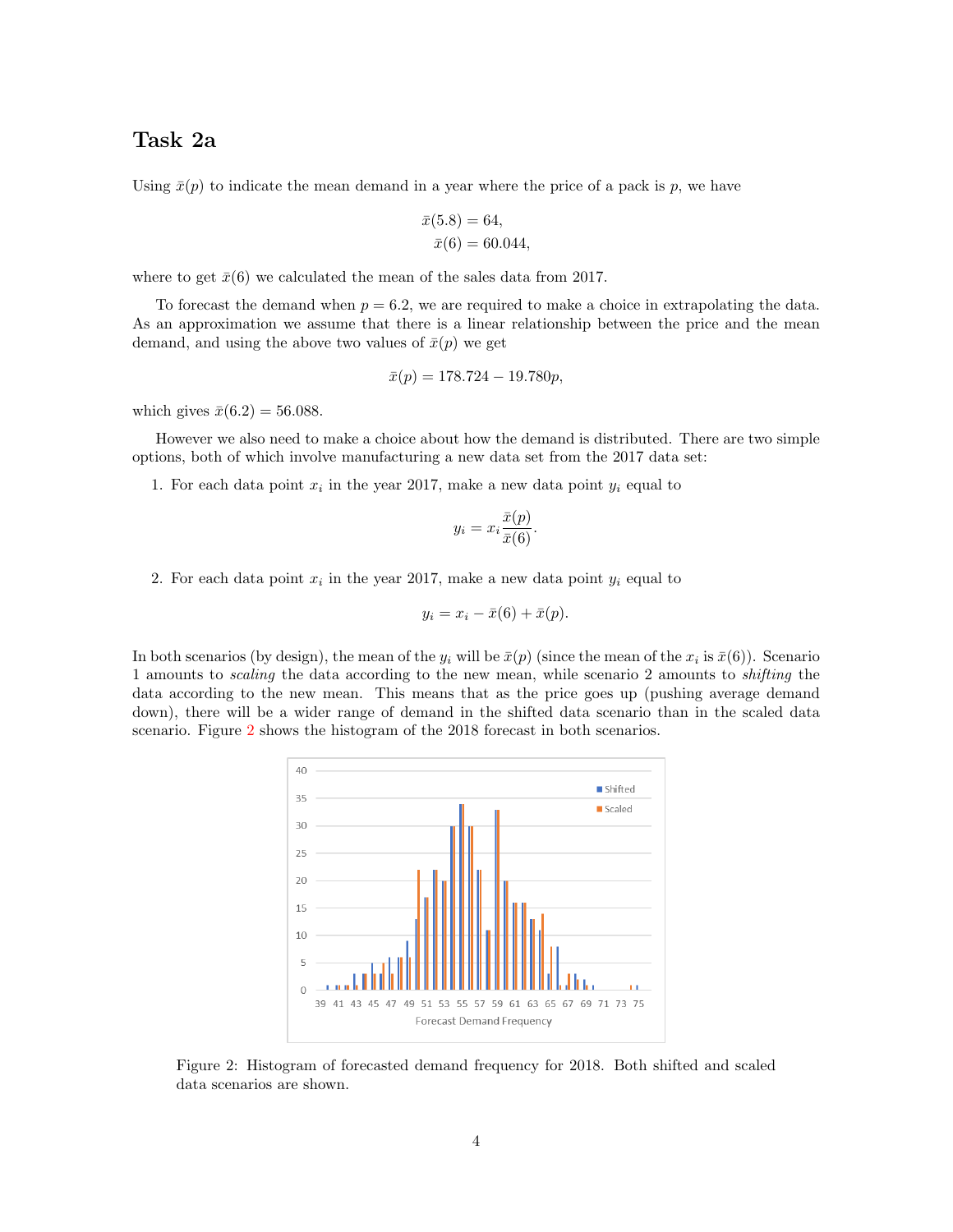A more sophisticated method is to define the forecasted data as being linearly dependent on the old data,

$$
y_i = ax_i + b,
$$

then taking the mean and using the requirement that the average of the  $y_i$  be  $\bar{x}(p)$ ,

$$
\bar{x}(p) = a \,\bar{x}(6) + b,
$$

we get

$$
y_i = a(x_i - \bar{x}(6)) + \bar{x}(p),
$$

which can be seen as a general case of both the shifted and scaled data scenarios. (The scaled data scenario is obtained by setting  $a = \frac{\bar{x}(p)}{\bar{x}(6)}$ , and the shifted data scenario by  $a = 1$ .) The parameter a can be used to choose a desired combination of shifting and scaling.

If more information is available an appropriate value of  $a$  can be found, however in our case a choice must be made.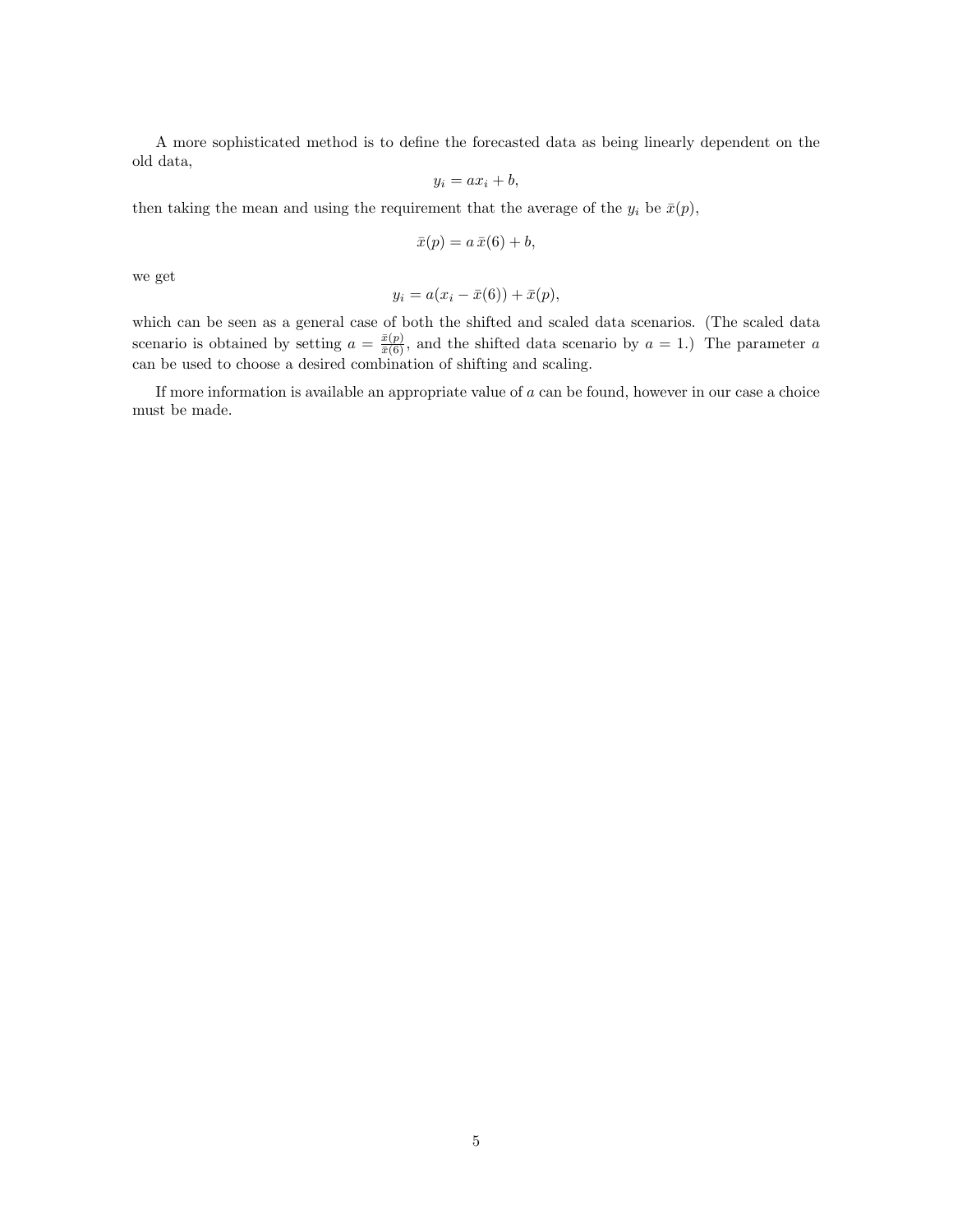### Task 2b

For this task, we have to compare profits for different values of  $p$  and different values of  $Q$ , given a fixed value of  $c = 2.6$ .

Different values of p will affect the demand according to the rule we decided on in Task 2a. So we use our method from Task 2a to forecast demand data based on different values of p. Then we use our method from Task 1 to find the optimal value of Q for greatest profit, given the demand data we have generated. This can be coded up in a range of softwares, from Excel to Mathematica.

> 70400 70200 66  $64$ 70000  $O = 68$  $64$ 69800 Max Profit P(\$) 66 61 69600 69400 69200 69000 shift  $\leftarrow$  scale 68800  $57$ 68600  $5.5$  $5.6$ 5.7 5.8 5.9  $6.2$  $6.3$ 6 6.1 Price p (\$)

<span id="page-5-0"></span>The results for different values of  $p$  are shown in Figure [3.](#page-5-0)

Figure 3: Maximum profit for given values of  $p$ . The value of  $Q$  that gives this profit is shown next to the data point. Both shifted and scaled data scenarios are shown.

We compare the optimal quantity and maximum profit in three cases — the current case  $(p = 6)$ , the queried case where  $p = 6.2$ , and the optimal case — under the scaled data scenario:

|                  |        | Current Queried | Optimal   |
|------------------|--------|-----------------|-----------|
| $\boldsymbol{p}$ |        | 6.2             | 5.9       |
| $Q_{opt}$        | 61     | 57              | 63        |
| $P_{max}$        | 69 827 | 69 063.80       | 70 095.60 |

We do the same under the shifted data scenario:

|                  | Current | Queried   | Optimal   |
|------------------|---------|-----------|-----------|
| $\boldsymbol{p}$ |         | 6.2       | 5.7       |
| $Q_{opt}$        | 61      | 57        | 66        |
| $P_{max}$        | 69 827  | 68 828.20 | 70 261.50 |

A combination of scaling and shifting would produce a result somewhere in between.

We conclude that setting a price of  $p = 6.2$  produces a profit that is around \$1000 to \$1400 lower than the optimal choice of price, and around \$800 to \$1000 lower than the current price, which is a significant difference, so he should not increase his price to \$6.20.

Note that a simple choice of how to deal with the data means a difference in prices (\$5.70 to \$5.90) comparable with the difference from the actual price of \$6, and a similar statement can be made about the quantity Q. So our uncertainty is quite large. But what really matters is the profit: The best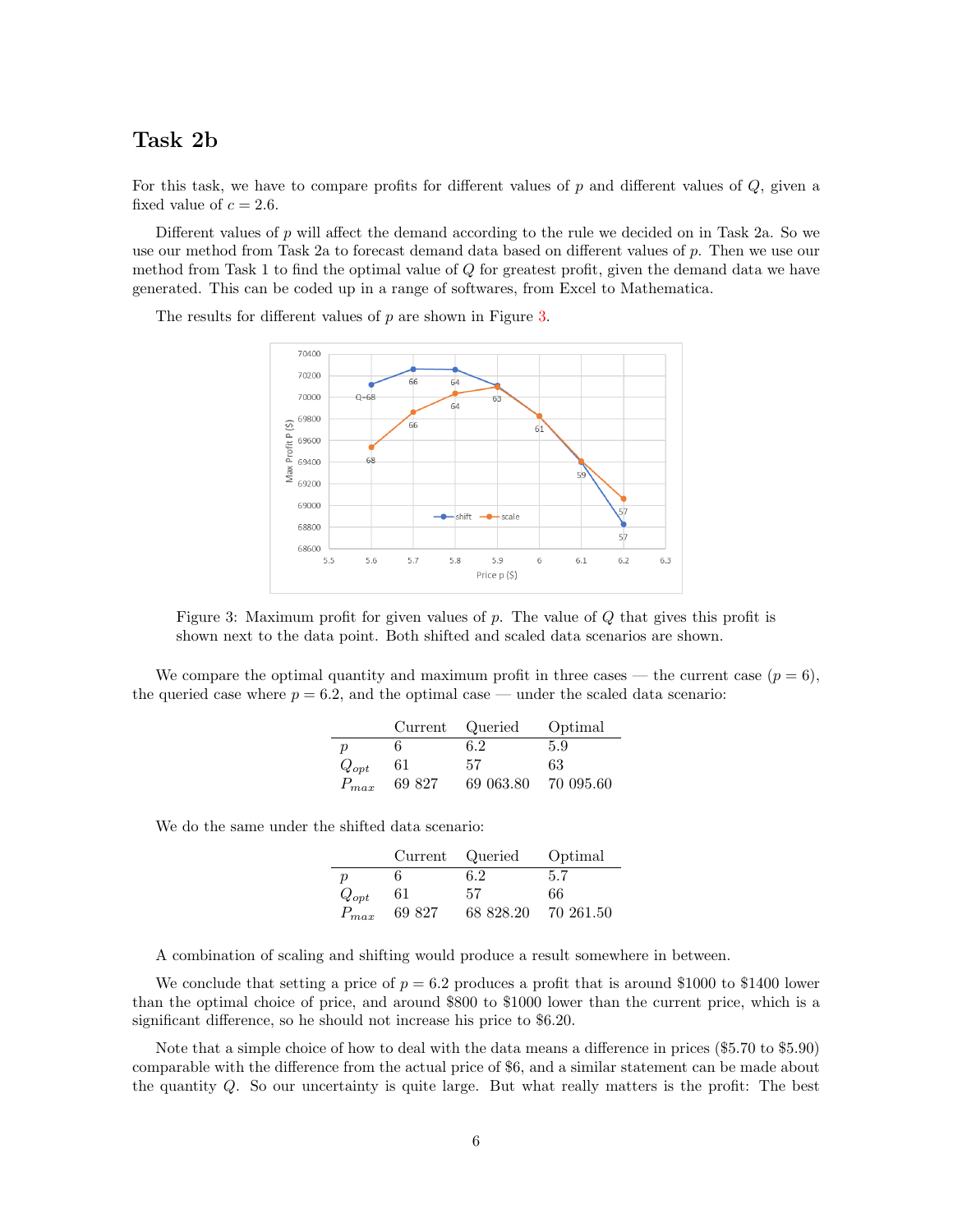profit our calculation gives is only \$400 more than the maximum possible with the original set price (\$69 827), so the original price actually seems to have been a reasonably good choice. (Our consultant's fee is probably more than \$400 anyway!)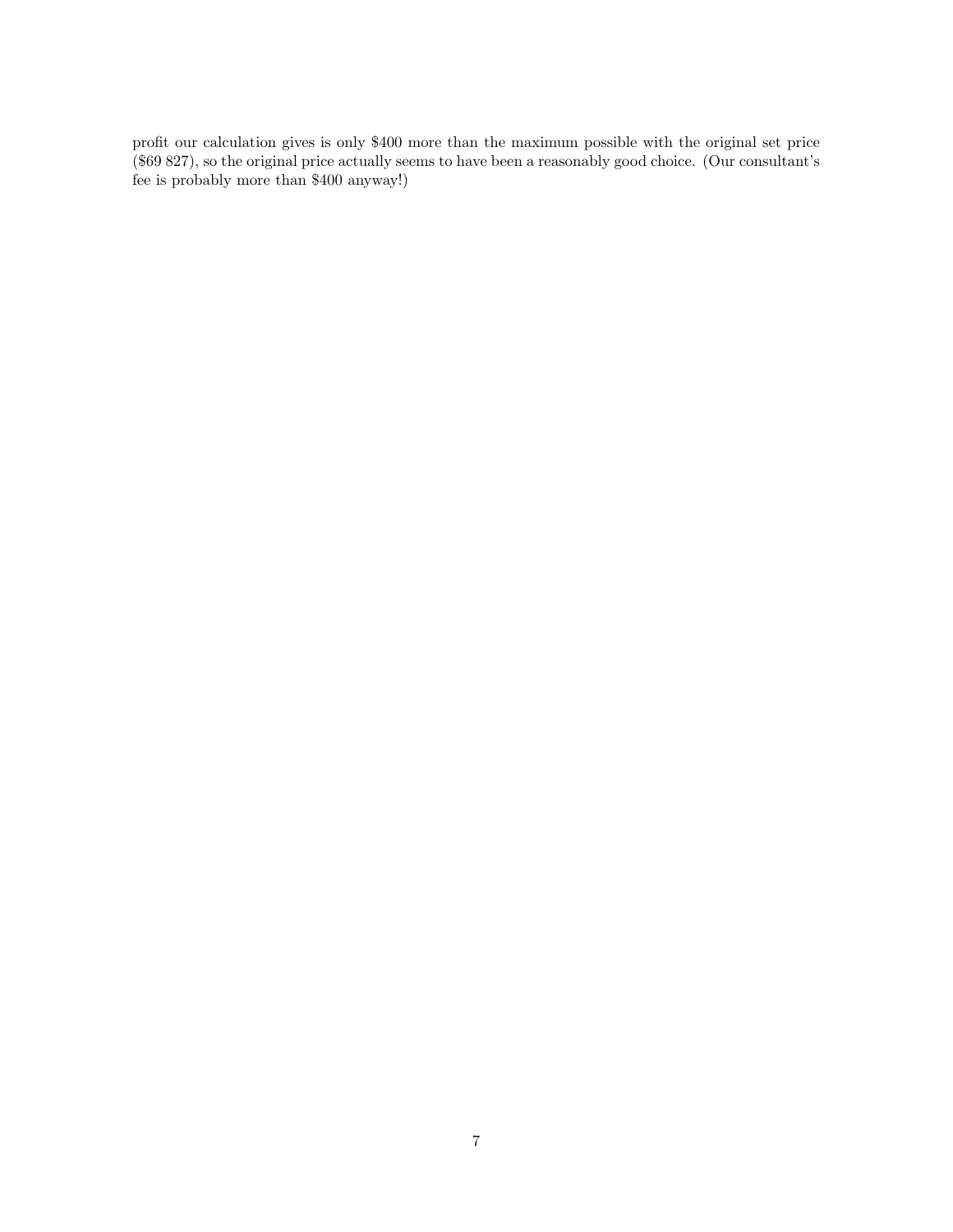## Task 3a

<span id="page-7-0"></span>This task is similar to Task 2b, but with  $c = 3$  instead of 2.6. Using the same method, we compare the maximum profit for different values of p. The results are shown in Figure [4.](#page-7-0)



Figure 4: Maximum Profit for given values of p, when  $c = 3$ . The value of Q that gives this profit is shown next to the data point. Both shifted and scaled data scenarios are shown.

Under the scaled data scenario, we get for optimal price, quantity and profit:

$$
p_{opt} = 6
$$
  

$$
Q_{opt} = 60
$$
  

$$
P_{max} = 61 050.00
$$

Under the shifted data scenario, we get for optimal price, quantity and profit:

$$
p_{opt} = 5.9
$$
  

$$
Q_{opt} = 62
$$
  

$$
P_{max} = 61 054.50
$$